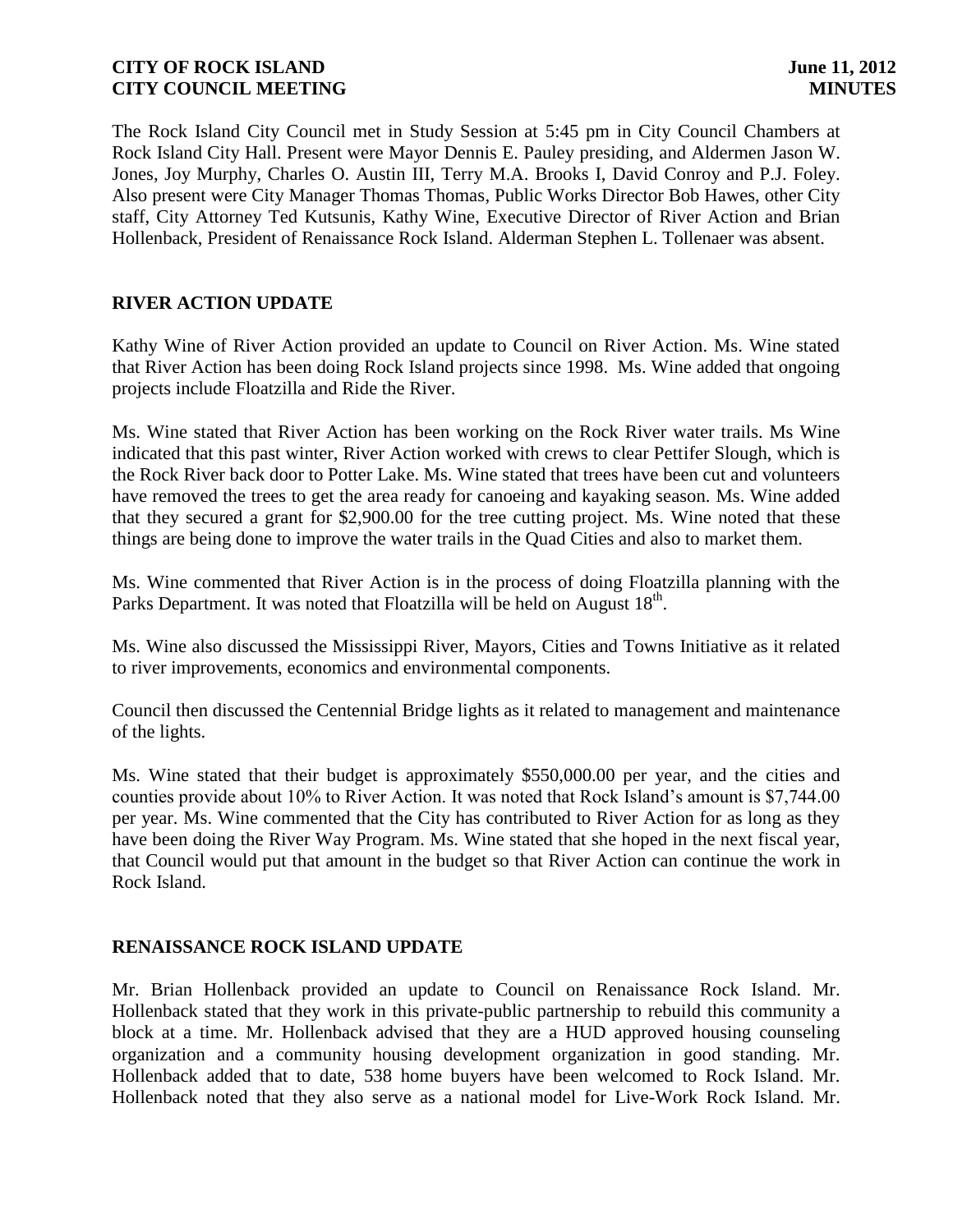Hollenback advised that over \$150 million dollars has been leveraged in housing activity. Mr. Hollenback pointed out that 189 units of downtown housing has been created with the most recent being Jackson Square, which is the largest and most visible adaptive reuse development in GROWTH's history.

Mr. Hollenback stated that GROWTH is serving as an approved housing counseling provider for the Hardest Hit Fund. It was noted that they are assisting 55 households in foreclosure prevention. It was noted that to date, \$80,000.00 has been directly invested in preventing four homeowners from foreclosure. Mr. Hollenback further discussed the process for preventing foreclosure. Mr. Hollenback commented that \$10 million dollars of Neighborhood Stabilization (NSP1 and NSP2) has been directly invested in Rock Island.

Mr. Hollenback discussed Renaissance Rock Island's budget as it related to City support, project income, business support and state and federal support. Mr. Hollenback discussed strategic planning as it related to objectives, implementation, succession planning, staff development, media and public relations. Mr. Hollenback also discussed economic development as it related to direct benefits and results.

Mr. Hollenback provided Council with an update on the Neighborhood Stabilization Program. Mr. Hollenback advised that they have completed 21 homes. It was noted that 14 homes are under construction, 16 are sold/occupied, the sale is pending on one home and there are two letters of intent to purchase. Mr. Hollenback referred to the PowerPoint presentation and showed Council the before and after pictures of various renovated homes.

Mr. Hollenback commented on the local impact of NSP activity. Mr. Hollenback indicated that for every \$1.00 invested yields \$2.00 in local investment. Mr. Hollenback further discussed the local impact of NSP activity as it related to measuring the local impact and reinvesting dollars.

Mr. Hollenback discussed NSP infill housing developments as it related to new infill housing in the Broadway Historic District and new infill homes in the New Old Chicago redevelopment subdivision.

Mr. Hollenback advised that they are in partnership with Wells Fargo in launching a very comprehensive engagement from the social perspective. Mr. Hollenback added that on June  $27<sup>th</sup>$ at the Martin Luther King Center, they will be promoting homeownership and financial literacy. It was noted that this Home Ownership Fair will be open to the community, where people can come and talk to bank representatives concerning checking, savings and what they can do to enhance their credit scores. In addition, this fair will also have one-on-one mentoring with the children at the Martin Luther King Center.

Mr. Hollenback discussed Downtown activity as it related to the Shoppes on  $2<sup>nd</sup>$  (Downtown Retail Incubator). Mr. Hollenback stated that there are six independent retail units between 280 and 594 square feet. It was noted that the rent will be subsidized for the first three years. Mr. Hollenback stated that there are three applications approved for suites 1, 2 and 3 subject to their business report. Mr. Hollenback discussed the Goldman Family Block. Mr. Hollenback noted that there will be a ground breaking towards the end of the month for the Goldman Family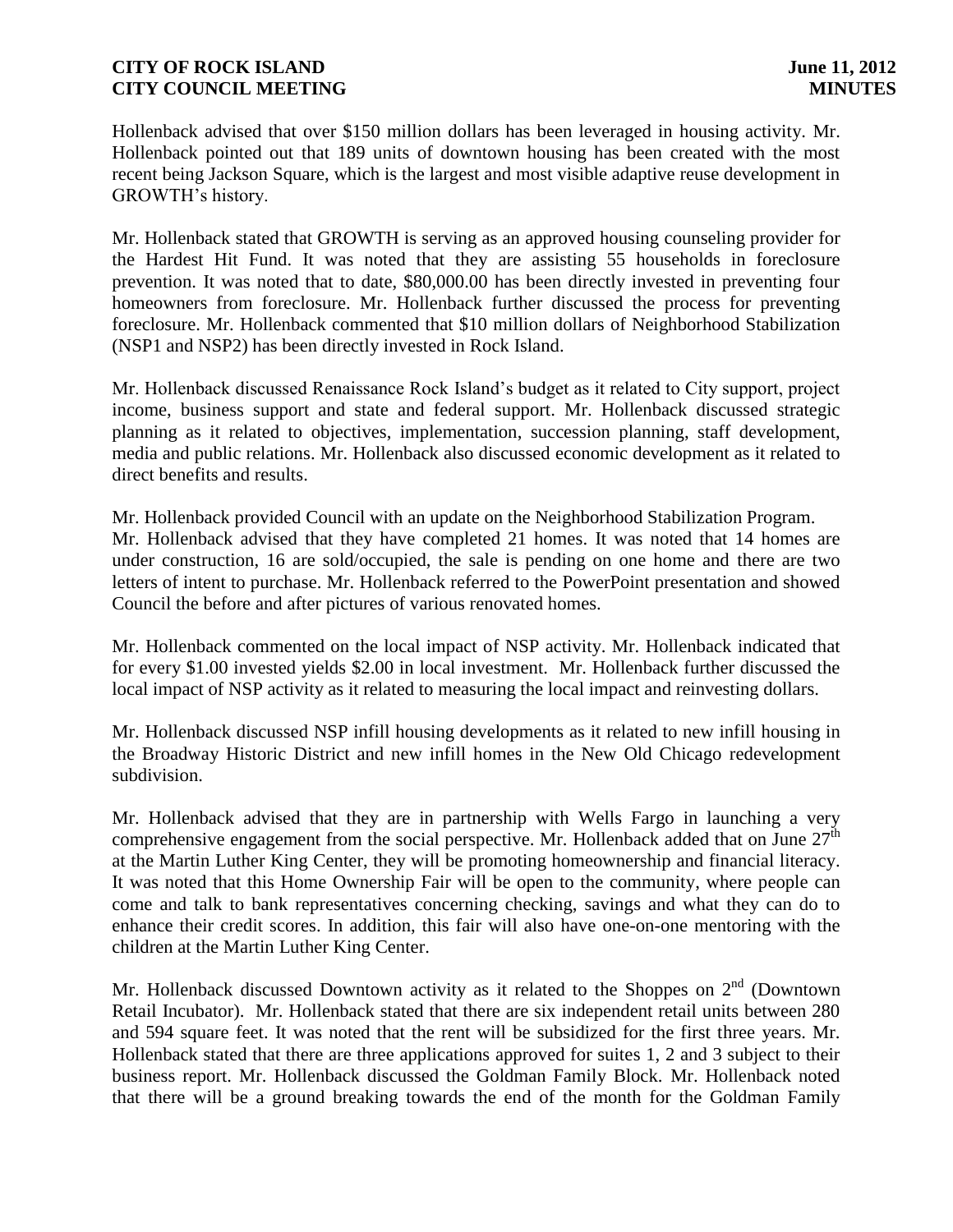Block. Mr. Hollenback advised that this will complete another million dollars worth of investment, which adds to the \$11 million dollars previously invested along this block.

Mr. Hollenback discussed the 24<sup>th</sup> Street properties. Mr. Hollenback commented that they are closing on the duplex and the small house on  $7<sup>th</sup>$  Avenue on June 15<sup>th</sup> and progressively working on relocation so that they can attempt to get as many properties down while the reconstruction is going on.

Mr. Hollenback also discussed the Community Housing Development Pilot Program as it related to 2347  $29<sup>th</sup>$  Street and 8123  $10<sup>th</sup>$  Street West. Mr. Hollenback discussed the Single Family Owner Occupied Rehab Program. It was noted that this program provides financial assistance to Rock Island homeowners needing to bring their homes up to minimum housing quality standards. Mr. Hollenback added that to date, GROWTH has assisted approximately 70 homeowners through this program. Mr. Hollenback advised that applications are now available and a lottery drawing will be held on June  $27<sup>th</sup>$  in conjunction with the Home Ownership Fair.

Mr. Hollenback then discussed the Hardest Hit Fund, which is a program designed to assist in making temporary mortgage payments for Illinois homeowners who are unemployed or underemployed, but are working to regain sufficient income to keep their homes. Mr. Hollenback further discussed this program.

Mr. Hollenback further discussed his presentation as it related to homebuyers, education, activity, pipeline projects in predevelopment, veterans and special needs housing and phase two of the New Old Chicago Neighborhood Plan. Mr. Hollenback referred to the PowerPoint presentation and discussed the aerial views of downtown developments, expansions and new starts.

Mr. Hollenback concluded by stating the direction for 2012, which included new partnerships, memorandum of understandings, pilot programs and new market tax credit transactions.

Council discussed Mr. Hollenback's presentation.

# **ADJOURNMENT**

A motion made by Alderman Foley and seconded by Alderwoman Murphy to adjourn the meeting carried by the following Aye and No vote. Those voting Aye being Alderman Jones, Alderwoman Murphy, Alderman Austin, Alderman Brooks, Alderman Conroy and Alderman Foley; those voting No, none. The meeting was adjourned at 6:37 pm.

\_\_\_\_\_\_\_\_\_\_\_\_\_\_\_\_\_\_\_\_\_\_\_\_\_\_\_\_\_\_ Aleisha L. Patchin, City Clerk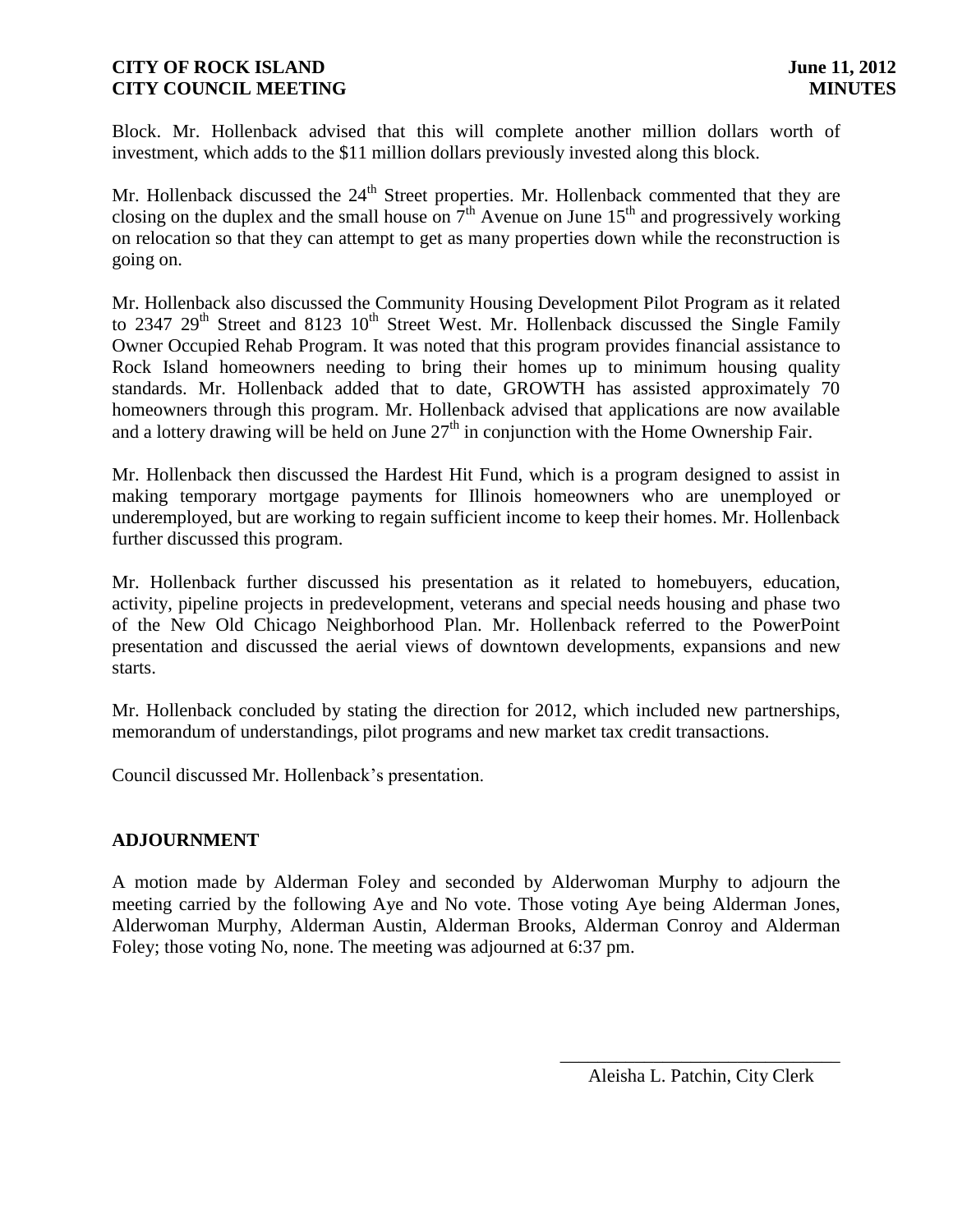Rock Island City Council met in regular session at 6:45 pm in Council Chambers of Rock Island City Hall. Present were Mayor Dennis E. Pauley presiding, and Aldermen Jason W. Jones, Joy Murphy, Charles O. Austin III, Terry M.A. Brooks I, David Conroy and P.J. Foley. Also present were City Manager Thomas Thomas and City Attorney Ted Kutsunis. Alderman Stephen L. Tollenaer was absent.

### **Introductory Proceedings**

Mayor Pauley called the meeting to order and led in the Pledge of Allegiance. Alderman Conroy gave the Invocation.

## Agenda Item #5 **Minutes of the meeting of June 4, 2012.**

A motion was made by Alderman Austin and seconded by Alderman Foley to approve the Minutes of the meeting of June 4, 2012 as printed. The motion carried by the following Aye and No vote; those voting Aye being, Alderman Jones, Alderwoman Murphy, Alderman Austin, Alderman Brooks, Alderman Conroy and Alderman Foley; those voting No, none.

### Agenda Item #6 **Update Rock Island by Mayor Pauley.**

Mayor Pauley stated that on Tuesday, June 12, 2012, the southbound lanes on  $15<sup>th</sup>$  Street from  $4<sup>th</sup>$ to  $5<sup>th</sup>$  Avenue and the northern eastbound lanes on  $5<sup>th</sup>$  Avenue between  $14<sup>th</sup>$  and  $15<sup>th</sup>$  Streets will be closed due to a pavement repair. The Mayor added to please follow all posted detours. Mayor Pauley advised that it is estimated that this area will reopen by June 15, 2012. Thank you for your patience during this repair.

Mayor Pauley inquired as to whether you have ever seen a flock of flamingos in a front yard? How would you like to be the one responsible for flocking a friend's yard with flamingos? Mayor Pauley stated that the Quad City Botanical Center will do just that as part of their Flamingo Follies celebration. The Mayor noted that for a \$50.00 fee, the "Flocking Crew" will put 50 plastic flamingos in the yard of a friend, relative or neighbor. It was noted that they will stay there for 48 hours before they "fly" to their next location. Mayor Pauley stated that this fun opportunity will last from Monday, June 11, 2012 until Friday, August 3, 2012. It was noted to call now to sign up at the Quad City Botanical Center at (309) 794-0991 ext. 29.

Mayor Pauley stated that with trees fully leafed out, it is the perfect time to take a free, selfguided tour through Chippiannock Cemetery at 2901 12<sup>th</sup> Street, Rock Island. Mayor Pauley advised that this National Register-listed, 157-year-old cemetery has brochures locating the most outstanding monuments or associated historical themes, such as gangster John Looney, the Grand Excursion or the Civil War. The Mayor added that the cemetery grounds are a forester's dream, with one of the most diverse collections of specimens in the region. It was noted that for more information call (309) 788-6622.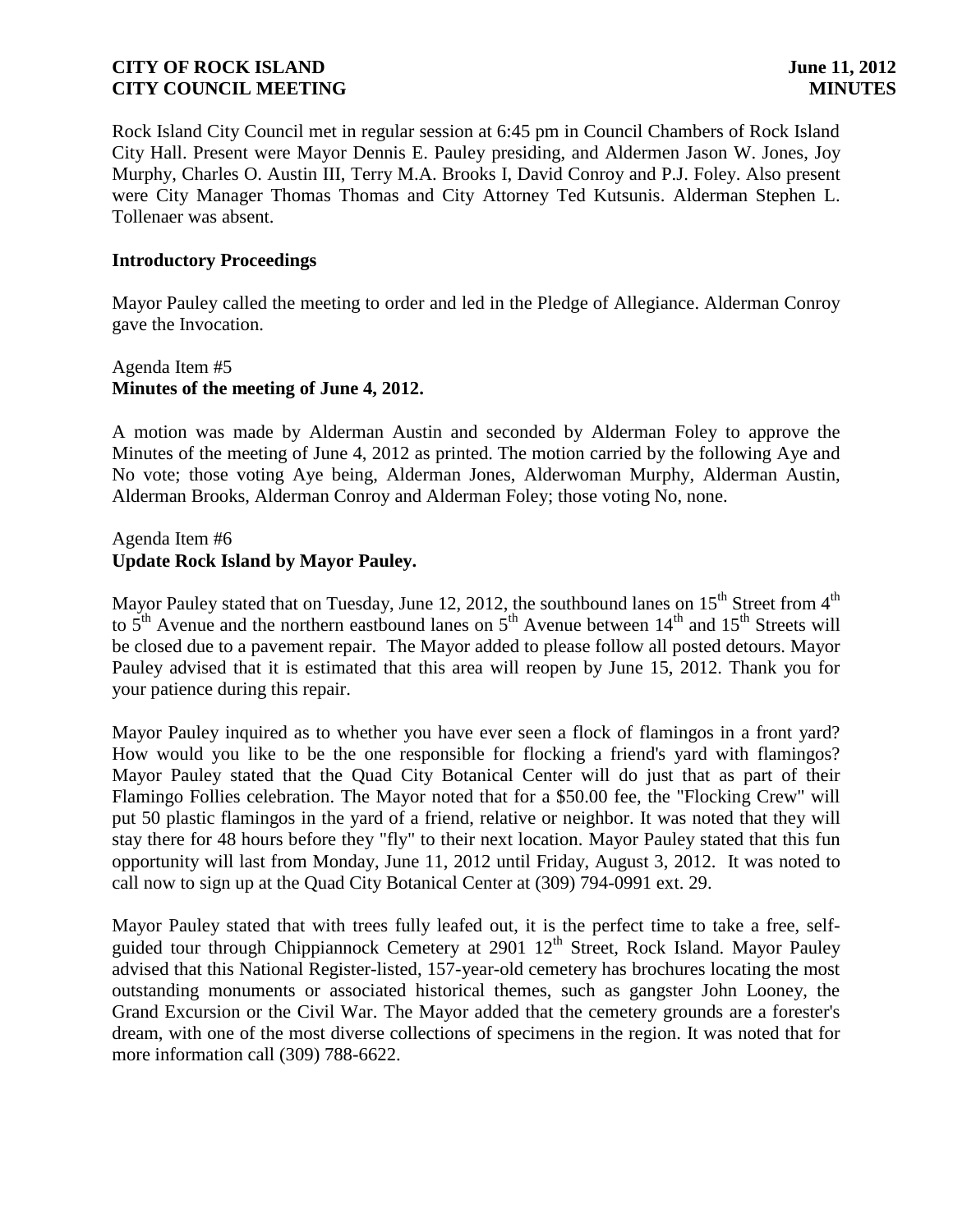Mayor Pauley advised that each Thursday from 12:00 pm to 5:00 pm throughout the summer, join Whitewater Junction at  $17<sup>th</sup>$  Street &  $18<sup>th</sup>$  Avenue for a day of relay races, contests and other fun-filled activities. The Mayor added that the June 14<sup>th</sup> theme is Holiday Party Day. It was noted that admission is \$7.00 and children 2 and under are free with a paid adult.

#### Agenda Item #7

### **Proclamation declaring Saturday, June 30, 2012 as Rock Island County NAACP Day.**

Mayor Pauley read the proclamation. Berlinda Tyler-Jamison accepted the proclamation and thanked the Mayor and Council for their recognition of the work of the local branch of the NAACP of Rock Island County. Ms. Tyler-Jamison also thanked the Council for serving the community.

Agenda Item #8 **CLAIMS**

It was moved by Alderman Austin and seconded by Alderman Jones to accept the following reports and authorize payments as recommended. The motion carried by the following Aye and No vote; those voting Aye being, Alderman Jones, Alderwoman Murphy, Alderman Austin, Alderman Brooks, Alderman Conroy and Alderman Foley; those voting No, none.

- a. Report from the Administrative Services Department regarding payment in the amount of \$2,303.69 to John Wiedner for General Liability Claim
- b. Report from the Administrative Services Department regarding payment in the amount of \$3,031.35 to MidAmerican Energy for General Liability Claim.
- c. Report from the Public Works Department regarding payment #8 in the amount of \$1,340,811.87 to Civil Constructors, Inc. for services provided for the Wet Weather Treatment System project. (122)
- d. Report from the Public Works Department regarding payment #1 in the amount of \$134,040.48 to Crafton Railroad, Inc. for services provided for the Southwest Railroad Crossing Repairs project. (123)
- e. Report from the Public Works Department regarding payment #1 and final in the amount of \$191,061.90 to Langman Construction for services provided for the Southwest Business Park Street Improvements project. (124)
- f. Report from the Public Works Department regarding payment #5 in the amount of \$25,598.17 to General Constructors, Inc. for services provided for the Turkey Hollow Road Bridge Replacement project. (129)
- g. Report from the Public Works Department regarding payment #2 in the amount of \$64,055.54 to Brandt Construction for services provided for 15<sup>th</sup> Avenue Resurfacing:  $33<sup>rd</sup>$  to  $38<sup>th</sup>$  Streets project. (130)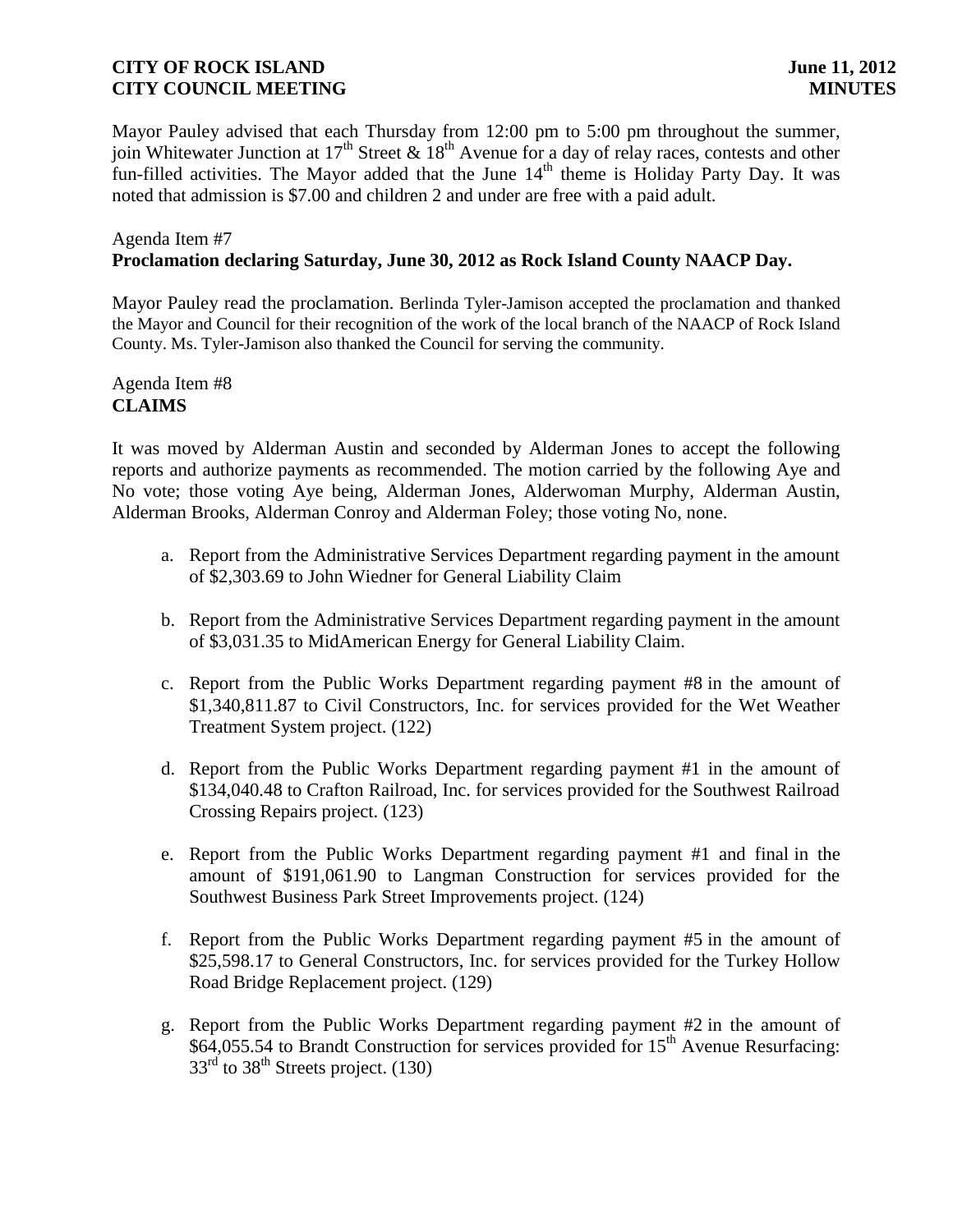h. Report from the Public Works Department regarding payment in the amount of \$17,067.31 to Langman Construction, Inc. for an emergency sewer main repair at 3311 34th Avenue Court. (132)

# Agenda Item #9 **Claims for the week of June 1 through June 7 in the amount of \$303,455.68.**

Alderman Conroy moved and Alderman Foley seconded to allow the claims. The motion carried by the following Aye and No vote; those voting Aye being, Alderman Jones, Alderwoman Murphy, Alderman Austin, Alderman Brooks, Alderman Conroy and Alderman Foley; those voting No, none.

### Agenda Item #10

## **Report from the Public Works Department regarding bids for the joint purchase of utility supplies, recommending the bids be awarded to Zimmer & Francescon, Utility Equipment Company and Ferguson Waterworks in the combined amount of \$29,091.22**.

It was moved by Alderwoman Murphy and seconded by Alderman Conroy to award the bids as recommended and authorize purchases. The motion carried by the following Aye and No vote; those voting Aye being, Alderman Jones, Alderwoman Murphy, Alderman Austin, Alderman Brooks, Alderman Conroy and Alderman Foley; those voting No, none.

Agenda Item #11

## **Report from the Community and Economic Development Department regarding a proposal from Quad City Arts for the 2012 Metro Arts Summer Youth Employment Program for the creation of a mural on the west wall of the Stern Center at 1721 3rd Avenue**.

Alderman Conroy moved and Alderman Foley seconded to approve the proposal as recommended and authorize support of the program in the amount of \$7,000.00.

Discussion followed. Alderman Austin stated that when Council approved the move of the sculpture from the bank to the area near the parking ramp, there was \$20,000.00 in that budget. Alderman Austin inquired as to whether the \$7,000.00 is coming out of that same budget.

Community and Economic Development Director Jeff Eder stated that the funds do come out of that same budget, but it was \$13,000.00 to remove that sculpture and the \$7,000.00 is the remaining amount in that budget.

Alderman Austin commented that he noticed that Rock Island was the only city listed among those that were supporting the effort. Alderman Austin inquired as to whether other cities have been approached and if they have given favorable responses.

Jessi Black of Quad City Arts stepped forward. Ms. Black stated that the City of Davenport supports Quad City Arts through the Downtown Partnership, which is part of the Chamber as opposed to city funds. Ms. Black added that Davenport was approached for city funding and they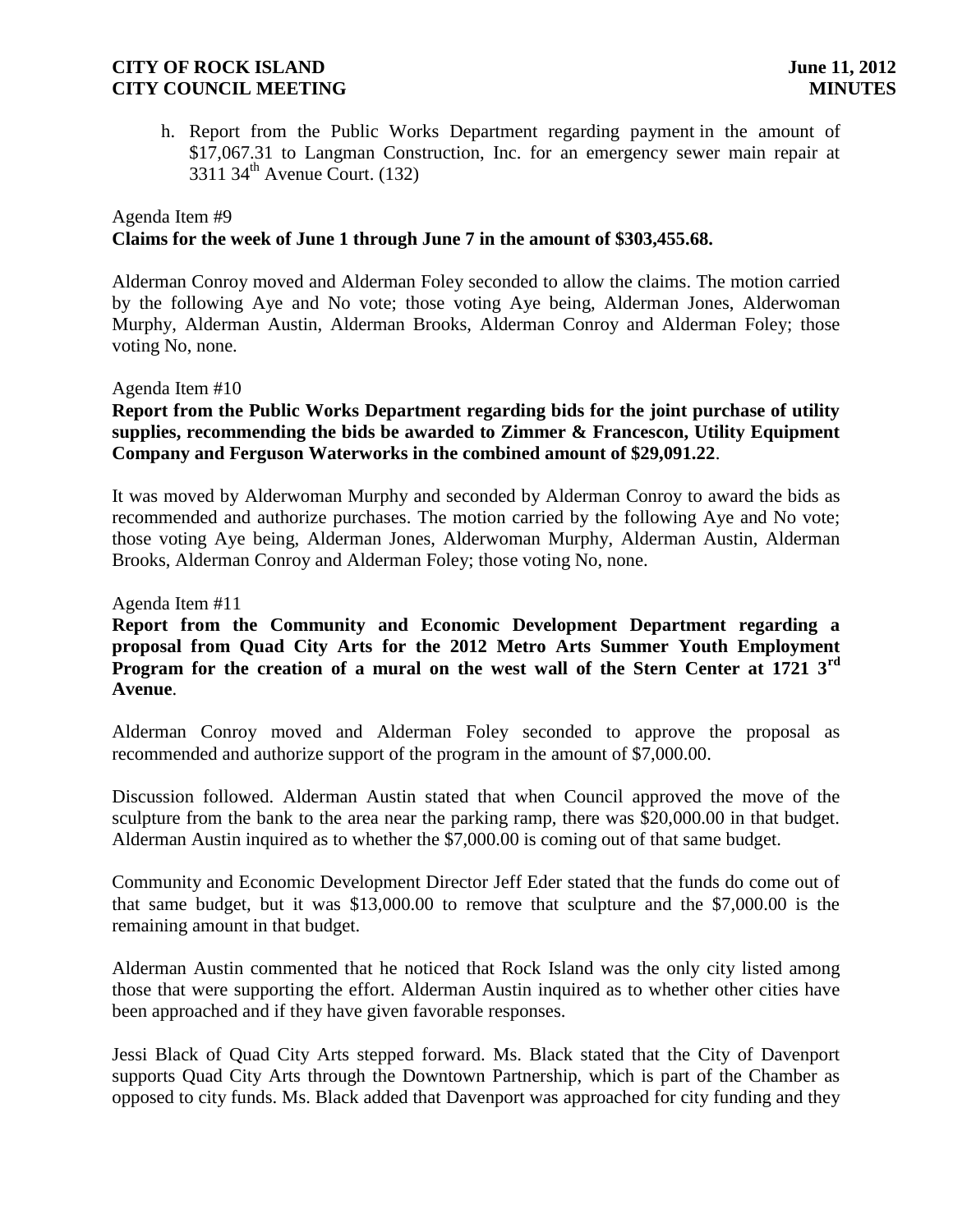denied Quad City Arts this year. Ms. Black indicated that in the past, the city of Bettendorf has supported the program, but they declined to support the program this year. Ms. Black added that typically, when Quad City Arts gets city support, it is associated with a particular project. It was noted that Quad City Arts is not doing any projects in Bettendorf this year.

Ms. Black indicated that other projects being undertaken is a mural painting project in Davenport that is being supported through downtown funds; comedy improv being done in Rock Island and dance being done by Ballet Quad Cities.

Alderman Austin inquired as to whether Rock Island residents are part of the pool of students that have been selected.

Ms. Black responded that Rock Island always has a reasonable representation of students in the program. It was noted that this year, approximately 18% of participants are from Rock Island.

Alderman Conroy stated that he hoped that the design concept complements the mural downtown on the side near Steve's Old Time Tap.

Mayor Pauley inquired as to whether there is a design concept.

Ms. Black responded not yet. Ms. Black stated that design concepts will be presented to the Arts Advisory Committee when they are completed and then a design concept will be selected.

After more discussion, Council requested that they would like to see the final design concept.

After more discussion, the motion carried by the following Aye and No vote; those voting Aye being, Alderman Jones, Alderwoman Murphy, Alderman Austin, Alderman Brooks, Alderman Conroy and Alderman Foley; those voting No, none.

Agenda Item #12

**Report from the Community and Economic Development Department regarding a request from Augustana College to vacate a "turn-around" segment of 9½ Avenue east of 34th Street and dedicate a 20 foot wide area to the west of the existing drive to connect 9½ Avenue to an east/west alley to the north and west of the site**.

It was moved by Alderman Foley and seconded by Alderman Conroy to approve the request as recommended and refer to the City Attorney for a vacation ordinance and dedication ordinance. The motion carried by the following Aye and No vote; those voting Aye being, Alderman Jones, Alderwoman Murphy, Alderman Austin, Alderman Brooks, Alderman Conroy and Alderman Foley; those voting No, none.

Agenda Item #13

**Report from the Community and Economic Development Department regarding the review of a two-lot minor Final Plat of the Paulsgrove Addition located at 4626 12th Street.**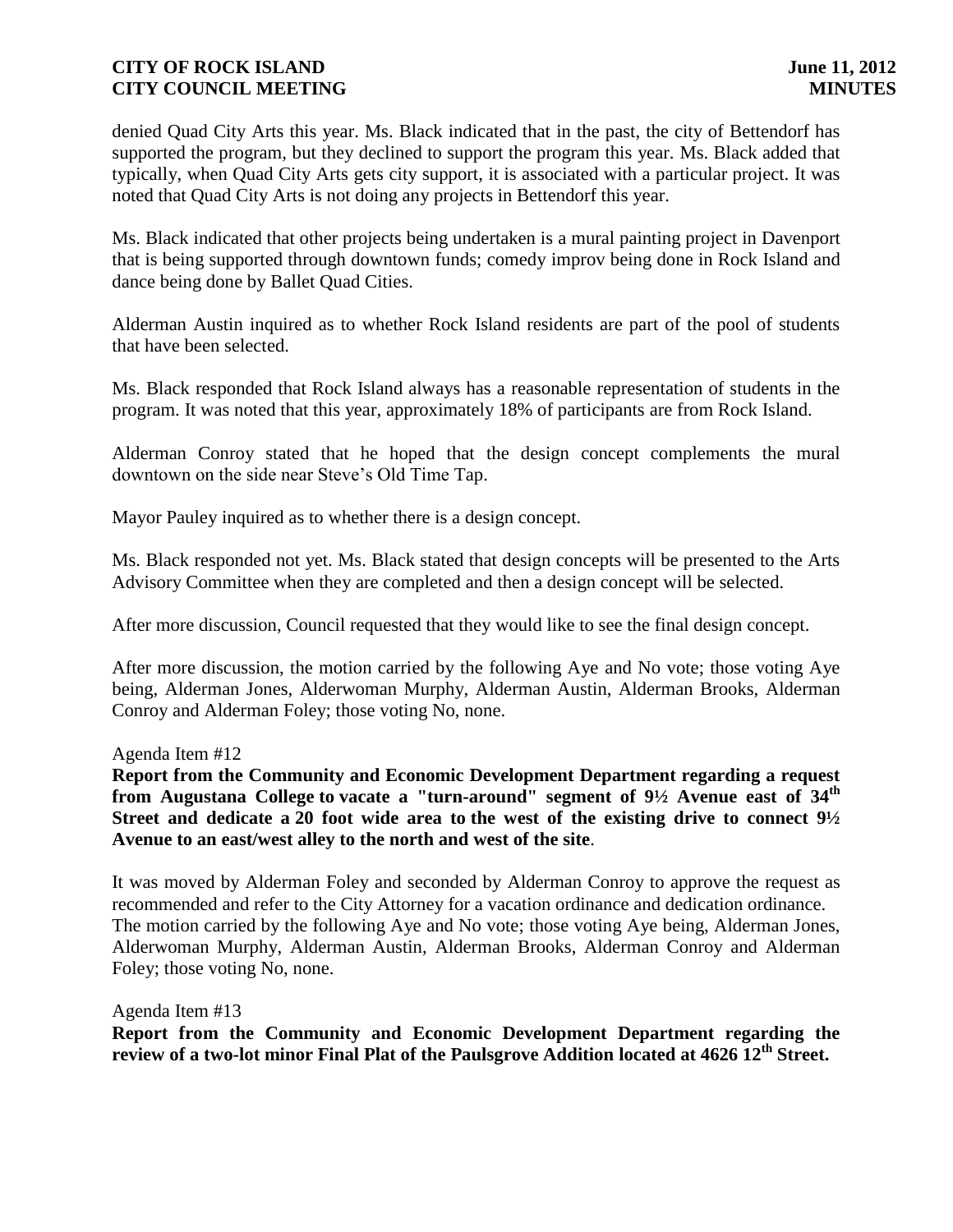Alderman Conroy moved and Alderwoman Murphy seconded to approve the final plat as recommended. The motion carried by the following Aye and No vote; those voting Aye being, Alderman Jones, Alderwoman Murphy, Alderman Austin, Alderman Brooks, Alderman Conroy and Alderman Foley; those voting No, none.

### Agenda Item #14

**Report from the Traffic Engineering Committee regarding a request and a Special Ordinance to ban parking on**  $10^{\text{th}}$  **Avenue from**  $30^{\text{th}}$  **Street to**  $34^{\text{th}}$  **Street;**  $34^{\text{th}}$  **Street from 9½ Avenue to 10th Avenue; and 9½ Avenue from 34th to 35th Street for the hours of 7:00 am to 4:00 pm, Monday through Friday for the duration of construction of the Augustana College Center for Student Life project**.

It was moved by Alderwoman Murphy and seconded by Alderman Austin to approve the request as recommended and pass the amended ordinance.

Discussion followed. Alderman Conroy inquired as to what the fines would be and is towing allowed.

Public Works Director Bob Hawes advised that the fine is \$10.00 and there is a \$15.00 late payment. Mr. Hawes stated that towing can be done for any violation; typically, the City does not tow unless the City puts tow away placards up to warn people.

Alderman Conroy inquired as to whether Augustana College is willing to allow anyone to park on their property during that time.

Kai Swanson representing Augustana College stated that Augustana College's track record has been to be as accommodating as possible. Mr. Swanson added that the college would be very happy to talk to the neighbors on a case by case basis.

Alderwoman Murphy inquired as to when the construction would be completed. It was noted that construction would be completed in the middle of November.

Alderwoman Murphy stated that some of the dormitory houses have off-street parking, but it isn't used because they have to buy permits. Alderwoman Murphy was concerned that students are not purchasing the passes so those parking spaces are sitting vacant and students are parking on the street. Alderwoman Murphy stated that the residents will not be parking there and they are concerned that this will be a problem.

Mr. Swanson stated that 60% to 80% of the stickers are being purchased for the off-street spaces that had been previously discussed. Mr. Swanson stated that Augustana College has started a communication blitz with the students to encourage them to buy a parking permit. Mr. Swanson added that the students were told that street parking is going to be restricted and it will be enforced by the City. Council further discussed this issue.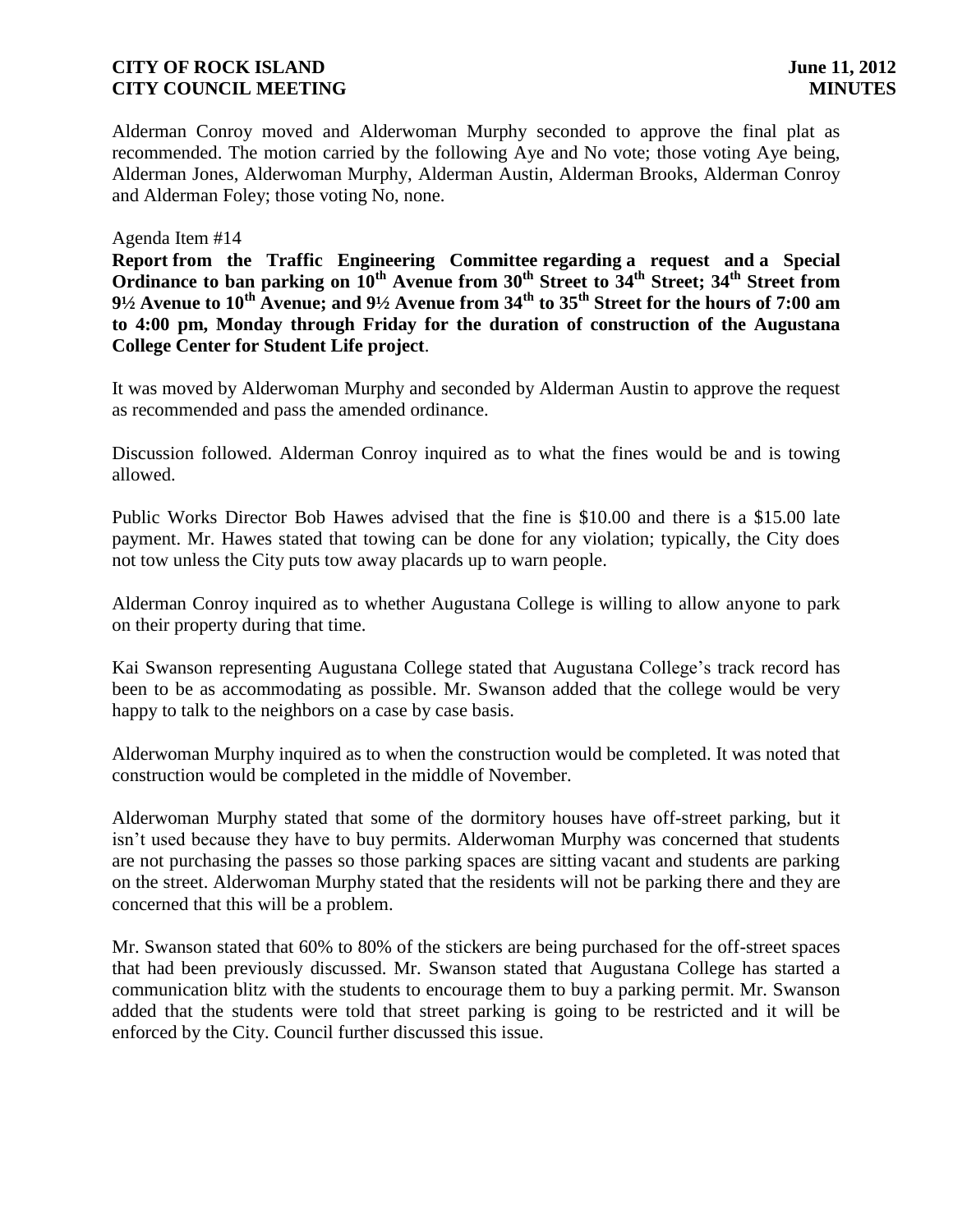Mr. Paul Inman who lives on the corner of  $10<sup>th</sup>$  Avenue and  $30<sup>th</sup>$  Street stepped forward. Mr. Inman voiced concerns in regards to whether all Augustana students parking on the street have been notified.

Mr. Swanson stated that the college is communicating with all Augustana students.

After more discussion, the motion carried by the following Aye and No vote; those voting Aye being, Alderman Jones, Alderwoman Murphy, Alderman Austin, Alderman Brooks, Alderman Conroy and Alderman Foley; those voting No, none.

#### Agenda Item #15

**Report from the City Clerk regarding a Sound Amplification application from the Tri City Jewish Center for their third annual Jewish Feast-ival to be held on Sunday, June 24, 2012 from 11:00 am to 7:00 pm at 2715 30th Street**.

It was moved by Alderman Conroy and seconded by Alderman Foley to approve the sound amplification permit as recommended. The motion carried by the following Aye and No vote; those voting Aye being, Alderman Jones, Alderwoman Murphy, Alderman Austin, Alderman Brooks, Alderman Conroy and Alderman Foley; those voting No, none.

#### Agenda Item #16

**Report from the City Clerk regarding a request from Moses Robinson Jr. for a Street Closing at 6 th Street between 9th Avenue and 11th Avenue; along with a Sound Amplification permit for a birthday block party to be held on Saturday, June 30, 2012 from 3:00 pm to 8:00 pm**.

Alderman Foley moved and Alderman Brooks seconded to approve the requests as recommended. The motion carried by the following Aye and No vote; those voting Aye being, Alderman Jones, Alderwoman Murphy, Alderman Austin, Alderman Brooks, Alderman Conroy and Alderman Foley; those voting No, none.

#### **Agenda Item #17 and #18**

It was moved by Alderman Conroy and seconded by Alderman Foley to approve the requests as recommended for Agenda Item #17 and #18. The motion carried by the following Aye and No vote; those voting Aye being, Alderman Jones, Alderwoman Murphy, Alderman Austin, Alderman Brooks, Alderman Conroy and Alderman Foley; those voting No, none.

#### Agenda Item #17

**Report from the City Clerk regarding a request from the Greater Antioch Church for a Street Closing at 10th Avenue between 14th Street and 14½ Street, along with a Sound Amplification permit for an Evangelistic Community Event to be held on Saturday, July 7, 2012 from 2:00 pm to 7:00 pm.**

#### Agenda Item #18

**Report from the City Clerk regarding a request from the Greater Antioch Church for a Street Closing at 10th Avenue between 14th Street and 14½ Street, along with a Sound**